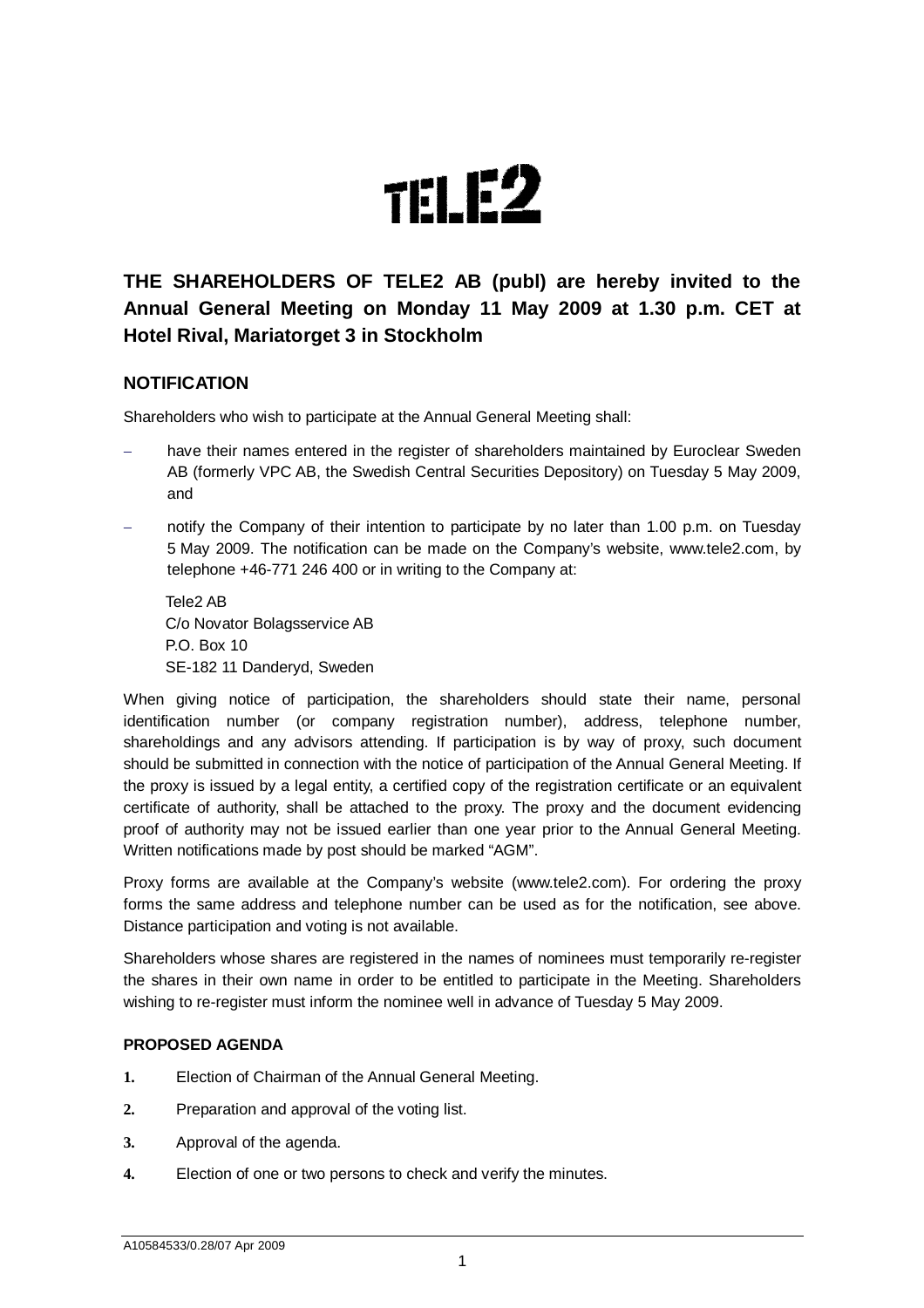- **5.** Determination of whether the Meeting has been duly convened.
- **6.** Presentation of the annual report and auditors' report and of the consolidated financial statements and the auditors' report on the consolidated financial statements.
- **7.** Resolution on the adoption of the income statement and balance sheet and of the consolidated income statement and the consolidated balance sheet.
- **8.** Resolution on the proposed treatment of the Company's unappropriated earnings or accumulated loss as stated in the adopted balance sheet.
- **9.** Resolution on the discharge of liability of the directors of the Board and the Chief Executive **Officer**
- **10.** Determination of the number of directors of the Board.
- **11.** Determination of the remuneration to the directors of the Board and the auditor.
- **12.** Election of the directors of the Board and the Chairman of the Board.
- **13.** Approval of the procedure of the Nomination Committee.
- **14.** Resolution on amendment of the Articles of Association.
- **15.** Resolution on guidelines on remuneration for senior executives.
- **16.** Resolution regarding incentive programme comprising the following resolutions:
	- (a) adoption of an incentive programme;
	- (b) authorisation to resolve to issue Class C shares;
	- (c) authorisation to resolve to repurchase own Class C shares;
	- (d) transfer of Class B shares.
- **17.** Resolution to reduce the share capital by way of redemption of repurchased shares.
- **18.** Resolution to authorise the Board of Directors to resolve on the purchase and transfer of the Company's own shares.
- **19.** Resolution on the offer of reclassification of Class A shares into Class B shares.
- **20.** Closing of the Meeting.

#### **NOMINATION COMMITTEE PROPOSALS (Items 1 and 10-13)**

The Nomination Committee proposes that the lawyer Martin Börresen is appointed to be the Chairman of the Annual General Meeting.

The Nomination Committee proposes that the Board of Directors shall consist of eight directors and no deputy directors. The Nomination Committee proposes, for the period until the close of the next Annual General Meeting, the re-election of Mia Brunell Livfors, Vigo Carlund, John Hepburn, Mike Parton, John Shakeshaft, Cristina Stenbeck, Pelle Törnberg and Jere Calmes. The Nomination Committee proposes that the Annual General Meeting shall re-elect Vigo Carlund as Chairman of the Board of Directors and elect Mike Parton as Deputy Chairman of the Board of Directors. Furthermore, it is proposed that the Board of Directors at the Constituent Board Meeting appoints a Remuneration Committee and an Audit Committee within the Board of Directors. The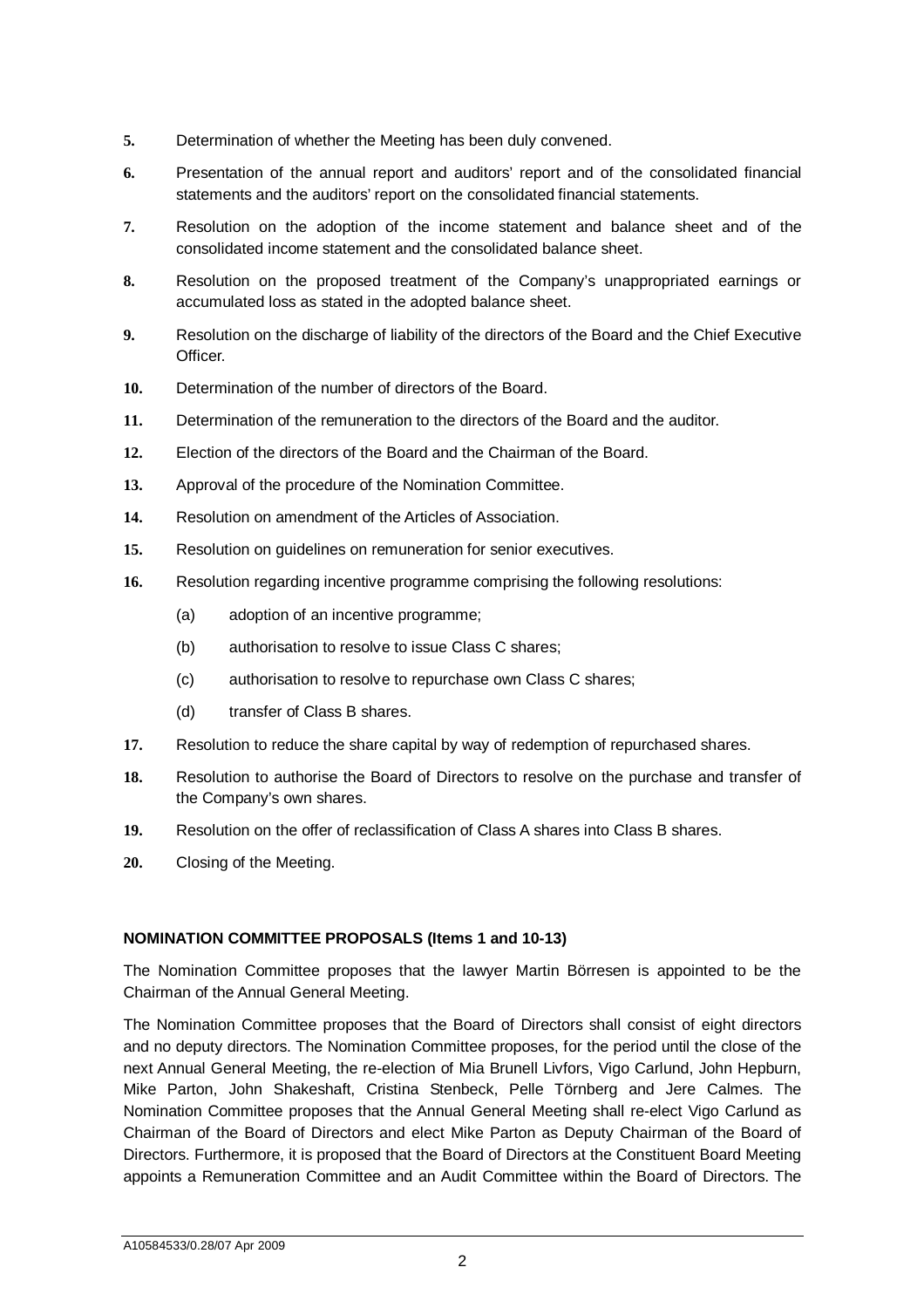Nomination Committee's motivated opinion regarding proposal of the Board of Directors is available at the Company's website, www.tele2.com.

The Nomination Committee proposes that the Annual General Meeting resolves that the remuneration to the Board of Directors for the period until the close of the next Annual General Meeting shall amount to a total of SEK 5,125,000, of which SEK 1,200,000 shall be allocated to the Chairman of the Board, SEK 600,000 to the Deputy Chairman of the Board of Directors and SEK 450,000 to each of the directors of the Board and in total SEK 625,000 as remuneration for the work in the committees of the Board of Directors. The Nomination Committee proposes that for work within the Audit Committee SEK 200,000 shall be allocated to the Chairman and SEK 100,000 to each of the other three members. For work within the Remuneration Committee SEK 50,000 shall be allocated to the Chairman and SEK 25,000 to each of the other three members. The remuneration to the Board of Directors is therefore proposed to be unchanged, except for the increase of SEK 150,000 in the remuneration because of the newly-established position Deputy Chairman of the Board of Directors. Furthermore, remuneration to the auditor shall be paid in accordance with approved invoices.

The Nomination Committee proposes that the Annual General Meeting approves the following procedure for preparation of the election of the Board of Directors and auditor. The work of preparing a proposal on the directors of the Board and auditor, in the case that an auditor should be elected, and their remuneration as well as the proposal on the Chairman of the Annual General Meeting of 2010 shall be performed by a Nomination Committee. The Nomination Committee will be formed during October 2009 in consultation with the largest shareholders of the Company as at 30 September 2009. The Nomination Committee will consist of at least three members representing the largest shareholders of the Company. The Nomination Committee is appointed for a term of office commencing at the time of the announcement of the third quarter report in 2009 and ending when a new Nomination Committee is formed. The majority of the members of the Committee may not be directors of the Board of Directors or employed by the Company. If a member of the Committee resigns before the work is concluded, a replacement member is to be appointed in the corresponding manner. Cristina Stenbeck will be a member of the Committee and will also act as its convenor. The members of the Committee will appoint the Committee Chairman at their first meeting. The Nomination Committee shall have the right to upon request receive personnel resources such as secretarial services from the Company, and to charge the Company with costs for recruitment consultants if deemed necessary.

The above proposals are supported by shareholders representing more than 50 percent of the votes in the Company including among others Alecta, AMF Pension, Emesco AB, Investment AB Kinnevik and Swedbank Robur fonder.

## **DIVIDENDS (Item 8)**

The Board of Directors proposes an ordinary dividend of SEK 3.50 per share and an extraordinary dividend of SEK 1.50 per share, in total SEK 5.00 per share. The record date is proposed to be Thursday 14 May 2009.

## **AMENDMENT OF THE ARTICLES OF ASSOCIATION (Item 14)**

The Board of Directors proposes that Section 9, second paragraph, of the Articles of Association is amended in accordance with the following:

§ 9, second paragraph: "Notice of a General Meeting of shareholders shall be published in the Official Swedish Gazette (Post- och Inrikes Tidningar) as well as on the company's website. At the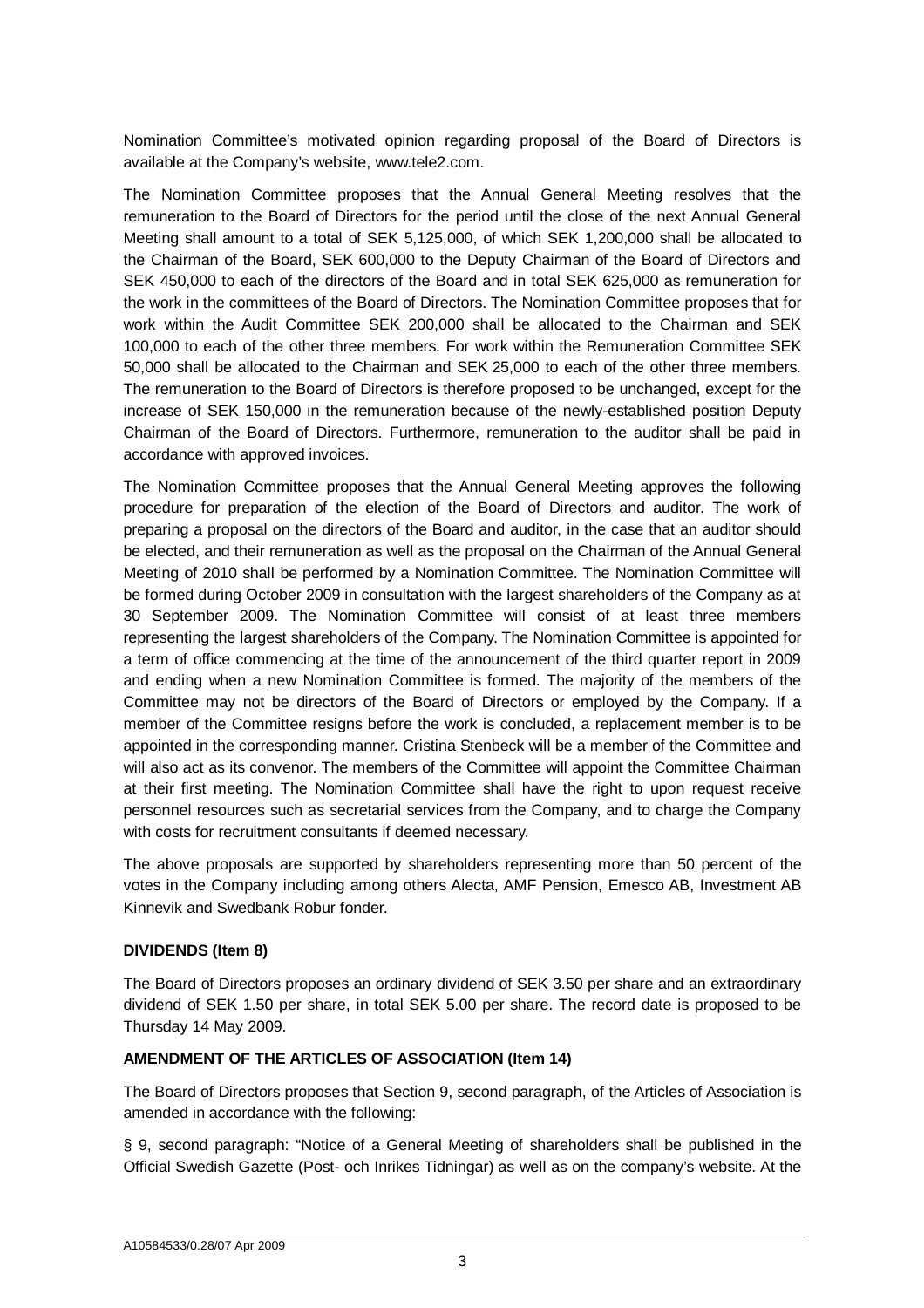time of the notice, an announcement with information that the notice has been issued shall be published in Svenska Dagbladet."

The Board of Director's proposal for the amendment of Section 9, second paragraph, of the Articles of Association is conditional upon that an amendment of the Companies Act (SFS 2005:551) has come into force, entailing that the proposed wording above is in accordance with the Companies Act.

#### **GUIDELINES ON REMUNERATION FOR SENIOR EXECUTIVES (Item 15)**

The Board proposes the following guidelines for determining remuneration for senior executives to be approved by the Annual General Meeting.

The objectives of the Tele2 remuneration guidelines are to offer competitive remuneration packages to attract, motivate, and retain key employees within the context of an international peer group. The aim is to create incentives for management to execute strategic plans and deliver excellent operating results and to align management's incentives with the interests of the shareholders. Senior executives covered by the proposed guidelines include the CEO and members of the Executive Board ("**Senior Executives**"). At present Tele2 have eight Senior Executives.

Remuneration to the Senior Executives should comprise annual base salary and variable shortterm incentive (STI) and long-term incentive (LTI) programs. The STI shall be based on the performance in relation to established objectives. The objectives shall be related to the Company's overall result and the Senior Executives individual performance. The STI can amount to a maximum of 100 percent of the annual base salary. Based on exceptional performance, stretch goals, an additional bonus above the STI may be granted, amounting to a maximum of 20 percent of the annual base salary for the Senior Executives.

Over time, it is the intention of the Board of Directors to increase the proportion of variable performance based compensation as a component of the Senior Executives' total compensation.

Other benefits may include e.g. company cars and for expatriated Senior Executives e.g. housing benefits for a limited period of time. The Senior Executives may also be offered health care insurances.

The Senior Executives are offered contribution based pension plans. Pension contributions for the CEO amount to a maximum of 25 percent of the annual base salary. For the other Senior Executives pension contributions amount to a maximum of 20 percent of the annual base salary.

The maximum period of notice of termination of employment shall be 12 months in the event of termination by the CEO and six months in the event of termination by any of the other Senior Executives. In the event of termination by the company, the maximum notice period during which compensation is payable is 18 months for the CEO and 12 months for any of the other Senior Executives.

In special circumstances, the Board may deviate from the above guidelines. In such case the Board is obligated to give account for the reason for the deviation on the following Annual General Meeting.

The Board has deviated from the guidelines which were decided at the 2008 Annual General Meeting on two occasions:

 When Lars Johan Jarnheimer informed the Board that he wished to resign it was decided to offer him a notice period of 18 months to ensure an orderly appointment and smooth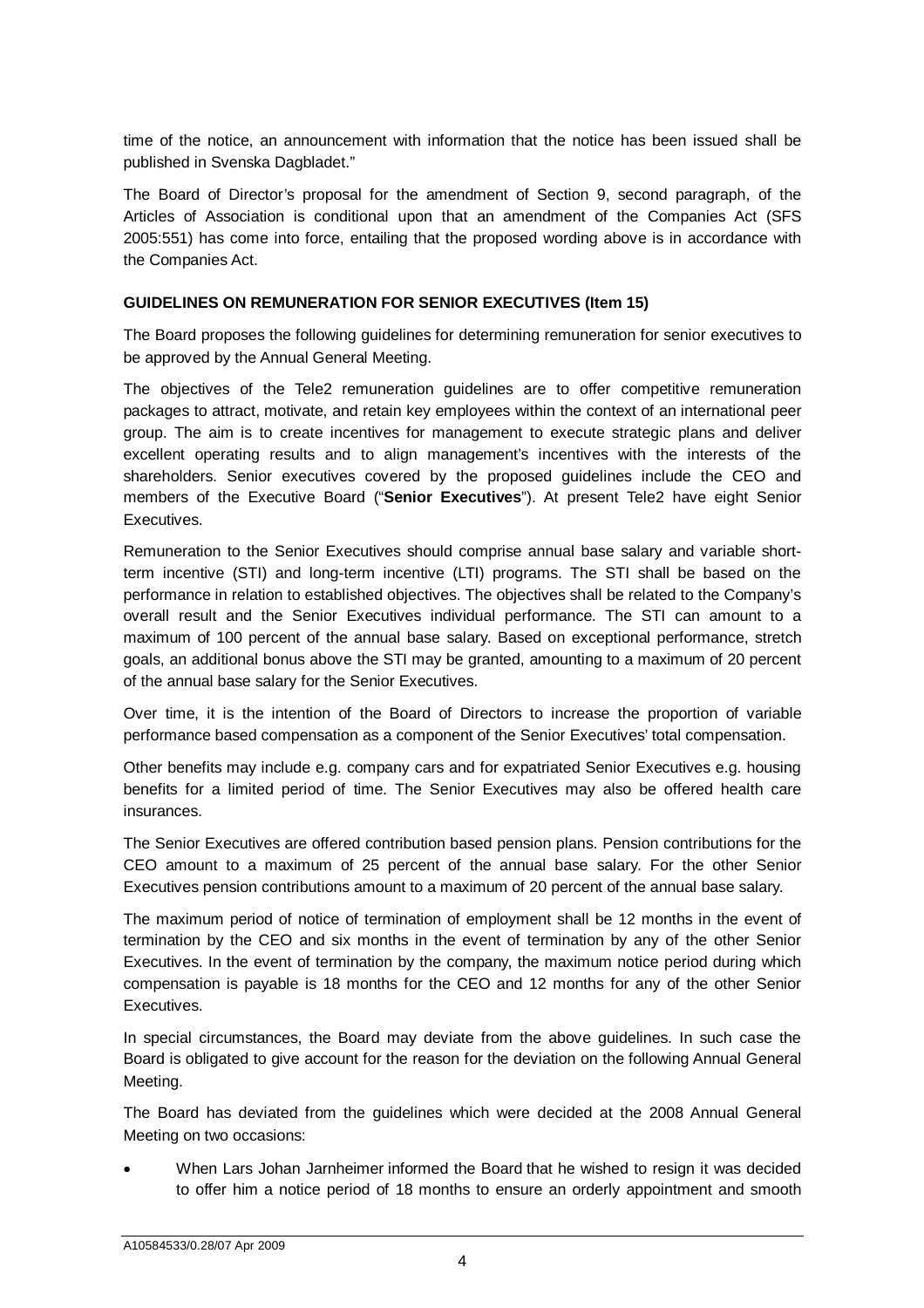handover to the new CEO and allow Lars Johan to be available for consultation without conflicts to the Company. Lars-Johan Jarnheimer was also granted continued participation in the 2006, 2007 and 2008 Long-Term Incentive programs.

 When Johnny Svedberg left the Company, the Board decided to offer a notice period of 12 months to ensure he would be available for consultation during this time. Johnny Svedberg was also granted continued participation in the 2006 Long-Term Incentive program.

#### **PROPOSAL TO IMPLEMENT AN INCENTIVE PROGRAMME (Item 16)**

The Board of Directors proposes that the Annual General Meeting resolves to adopt a performance based incentive programme for senior executives and other key employees within the Tele2 group in accordance with Items 16 (a)  $-$  16 (d) below. All resolutions are proposed to be conditional upon each other and are therefore proposed to be adopted in connection with each other.

## **PROPOSAL TO ADOPT AN INCENTIVE PROGRAMME (Item 16 (a))**

The Board of Directors proposes that the Annual General Meeting resolves to adopt a performance based incentive programme (the "**Plan**"). The Plan is proposed to include in total approximately 80 senior executives and other key employees within the Tele2 group. The participants in the Plan are required to own shares in Tele2. These shares can either be shares already held or shares purchased on the market in connection with notification to participate in the Plan. Thereafter the participants will be granted, by the Company free of charge, retention rights and performance rights on the terms stipulated below. The proposed Plan has the same structure as the plan that was adopted at the 2008 Annual General Meeting.

For each share held under the Plan, the participants will be granted retention rights and performance rights by the Company. Subject to fulfilment of certain retention and performance based conditions during the period 1 April 2009 – 31 March 2012 (the "**Measure Period**"), the participant maintaining the employment within the Tele2 group at the date of the release of the interim report January – March 2012 and subject to the participant maintaining the invested shares, each retention right and performance right entitles the employee to receive one Class B share. Dividends paid on the underlying share will increase the number of retention and performance shares being allotted in order to treat the shareholders and the participants equally.

The retention rights and performance rights are divided into (i) A rights; retention shares, (ii) B rights; performance shares and (iii) C rights; performance shares.

The shares to be received by the employee depend on the fulfilment of certain defined retention and performance based conditions during the Measure Period as follows:

- *A rights* Tele2's total shareholder return (TSR) on the Tele2 shares; with a minimum hurdle exceeding 0 percent during the Measure Period;
- *B rights* average normalised return of capital employed (ROCE); with a minimum hurdle of 14 percent during the Measure Period and a stretch target of ROCE 17 percent; and
- *C rights* TSR compared with a peer group including Elisa, Hutchison Telecom, Millicom, Mobistar, MTS - Mobile Telesystems, Telenor, Turkcell, United States Cellular and Vodafone during the Measure Period; with TSR being better than the average TSR for the peer group as a minimum hurdle and TSR being 10 percentage points better than the average TSR for the peer group as a stretch target.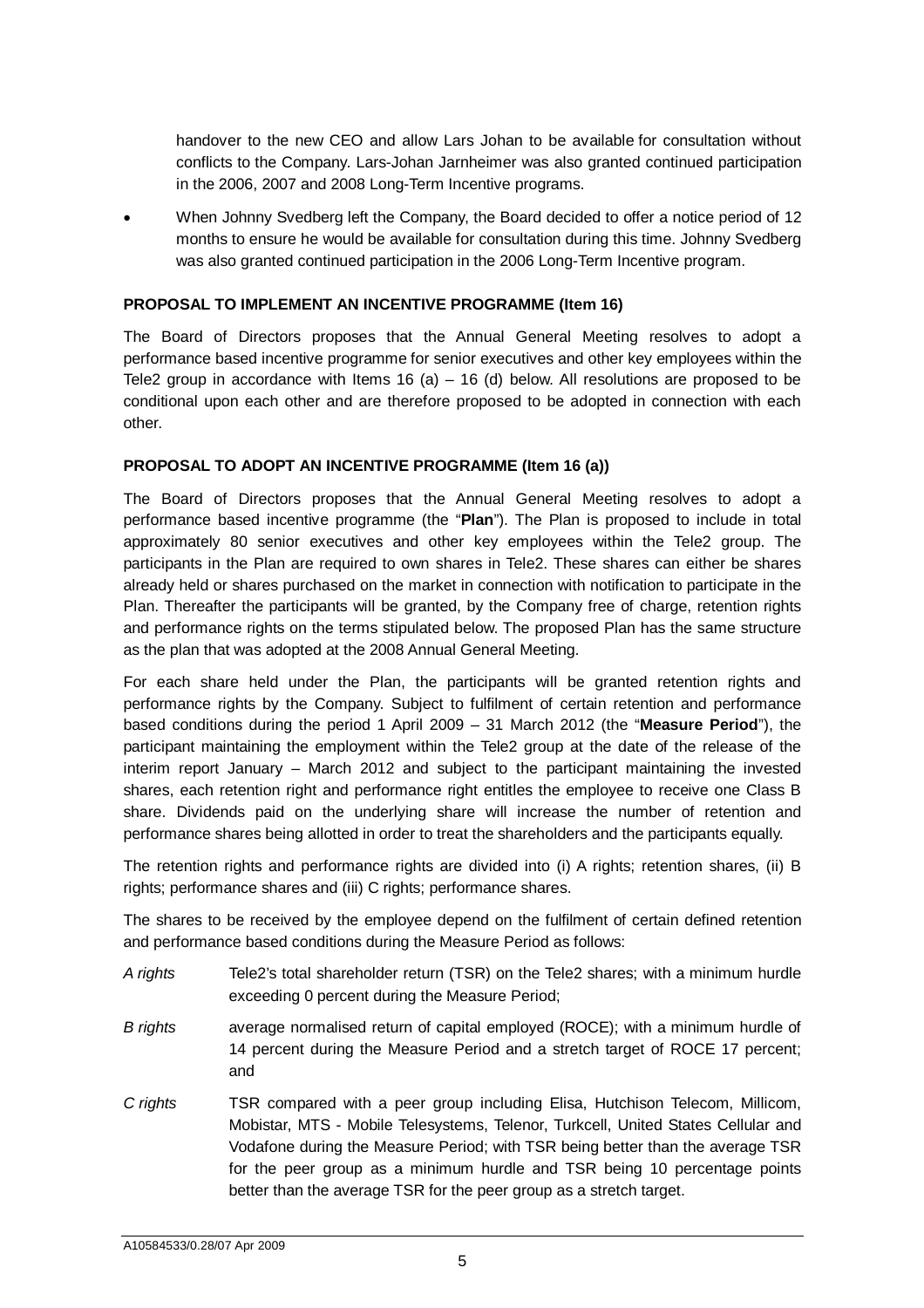In total, the Plan is estimated to comprise up to 164,000 shares and entitling up to 752,000 rights whereof 164,000 retention rights and 588,000 performance rights. The participants are divided into different groups and in accordance with the above, the Plan will comprise up to 8,000 shares and seven rights per invested share for the CEO, up to 36,000 shares and six rights per invested share for senior executives and up to 120,000 shares and four rights per invested share for other participants (approximately 70 persons).

The participant's maximum profit per right in the Plan is limited to SEK 355, five times the average closing share price of the Tele2 Class B shares during February 2009 (SEK 71). The maximum dilution is up to 0.19 percent in terms of shares outstanding, 0.11 percent in terms of votes and 0.07 percent in terms of costs for the programme as defined in IFRS 2 divided by Tele2's market capitalisation.

The Board of Directors, or a committee established by the Board for these purposes, shall be responsible for preparing the detailed terms and conditions of the Plan. To this end, the Board of Directors shall be entitled to make adjustments to meet foreign regulations or market conditions.

The objective of the proposed Plan is to create conditions for retaining competent employees in the group. The Plan has been designed based on the view that it is desirable that senior executives and other key employees within the group become shareholders in the Company to a larger extent than today. Participation in the Plan requires a personal investment, be it shares already held or shares purchased on the market in connection with the Plan. By offering an allotment of retention rights and performance rights which are based on profits and other retention and performance based conditions the participants are rewarded for increased shareholder value. Further, the Plan rewards employees' loyalty and long-term growth in the Company. Against this background, the Board of Directors is of the opinion that the adoption of the Plan as set out above will have a positive effect on the Tele2 group's future development and thus be beneficial for both the Company and its shareholders.

To ensure the delivery of Class B shares under the Plan, the Board of Directors proposes that the General Meeting authorises the Board to resolve on a directed issue of Class C shares to Nordea Bank AB (publ) in accordance with item 16 (b), and an authorisation for the Board of Directors to subsequently resolve to repurchase the Class C shares from Nordea Bank AB (publ) in accordance with item 16 (c). The Class C shares will then be held by the Company as treasury shares during the vesting period, where after the appropriate number of Class C shares will be reclassified into Class B shares and subsequently be delivered to the participants under the Plan.

The above proposal is supported by major shareholders.

## **AUTHORISATION TO RESOLVE TO ISSUE CLASS C SHARES (Item 16 (b))**

The Board of Directors proposes that the Annual General Meeting resolves to authorise the Board, during the period until the next Annual General Meeting, to increase the Company's share capital by not more than SEK 1,062,500 by the issue of not more than 850,000 Class C shares, each with a ratio value of SEK 1.25. With disapplication of the shareholders' preferential rights, Nordea Bank AB (publ) shall be entitled to subscribe for the new Class C shares at a subscription price corresponding to the ratio value of the shares. The purpose of the authorisation and the reason for the disapplication of the shareholders' preferential rights in connection with the issue of shares is to ensure delivery of Class B shares to participants under the Plan.

# **AUTHORISATION TO RESOLVE TO REPURCHASE OWN CLASS C SHARES (Item 16 (c))**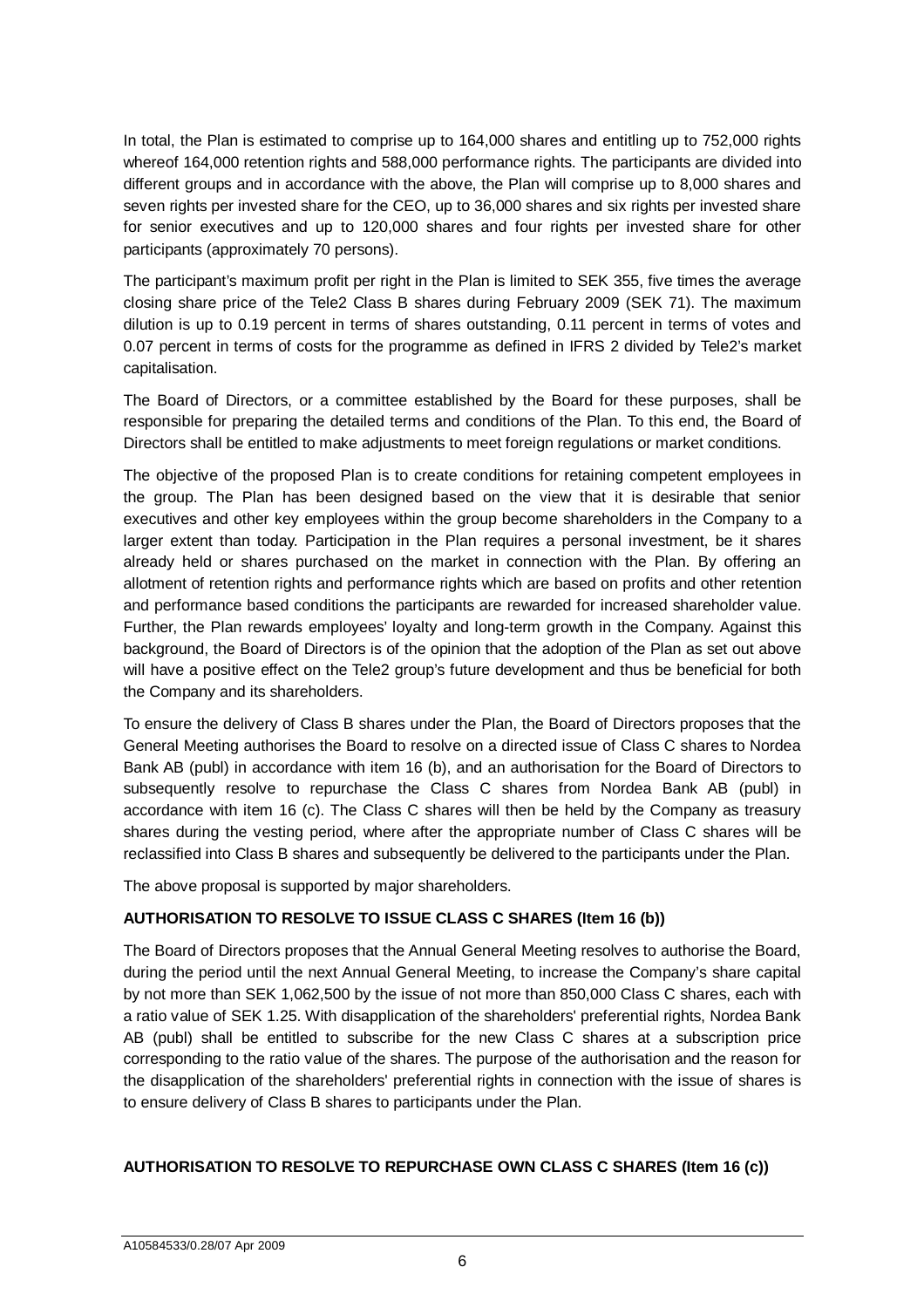The Board of Directors proposes that the Annual General Meeting resolves to authorise the Board, during the period until the next Annual General Meeting, to repurchase its own Class C shares. The repurchase may only be effected through a public offer directed to all holders of Class C shares and shall comprise all outstanding Class C shares. The purchase may be effected at a purchase price corresponding to not less than SEK 1.25 and not more than SEK 1.35. Payment for the Class C shares shall be made in cash. The purpose of the repurchase is to ensure the delivery of Class B shares under the Plan.

## **TRANSFER OF OWN CLASS B SHARES (Item 16 (d))**

The Board of Directors proposes that the Annual General Meeting resolves that Class C shares that the Company purchases by virtue of the authorisation to repurchase its own shares in accordance with item 16 (c) above, following reclassification into Class B shares, may be transferred to participants in accordance with the terms of the Plan.

## **RESOLUTION TO REDUCE THE SHARE CAPITAL BY WAY OF REDEMPTION OF REPURCHASED SHARES (Item 17)**

The Board of Directors proposes that the Annual General Meeting resolves to reduce the Company's share capital by a maximum of SEK 5,625,000 by redemption, without repayment, of 4,500,000 Class B shares, which the company has repurchased. Furthermore, the Board of Directors proposes that the redemption amount should be reserved to non-restricted equity.

According to the Companies Act, a resolution to reduce the share capital may only be executed after the Swedish Companies Registration Office has registered the resolution and after permission from the Swedish Companies Registration Office or, if disputed, Court.

# **AUTHORISATION FOR THE BOARD OF DIRECTORS TO PURCHASE AND TRANSFER THE COMPANY'S OWN SHARES (Item 18)**

The Board of Directors proposes that the Annual General Meeting authorises the Board of Directors to pass a resolution on one or more occasions for the period up until the next Annual General Meeting on purchasing so many Class A and/or Class B shares that the Company's holding does not at any time exceed 10 percent of the total number of shares in the Company. The purchase of shares shall take place on the NASDAQ OMX Stockholm and may only occur at a price within the share price interval registered at that time, where share price interval means the difference between the highest buying price and lowest selling price.

Furthermore, it is proposed that that the Annual General Meeting authorises the Board of Directors to pass a resolution on one or more occasions for the period up until the next Annual General Meeting on transferring the Company's own Class A and/or Class B shares on the NASDAQ OMX Stockholm or in connection with an acquisition of companies or businesses. The transfer of shares on the NASDAQ OMX Stockholm may only occur at a price within the share price interval registered at that time. The authorisation includes the right to resolve on disapplication of the preferential rights of shareholders and that payment shall be able to be made in other forms than cash.

The purpose of the authorisations is so that the Board of Directors obtains increased freedom to act and obtains the ability to continuously adapt the Company's capital structure and thereby contribute to increased shareholder value as well as have the ability to finance future acquisitions.